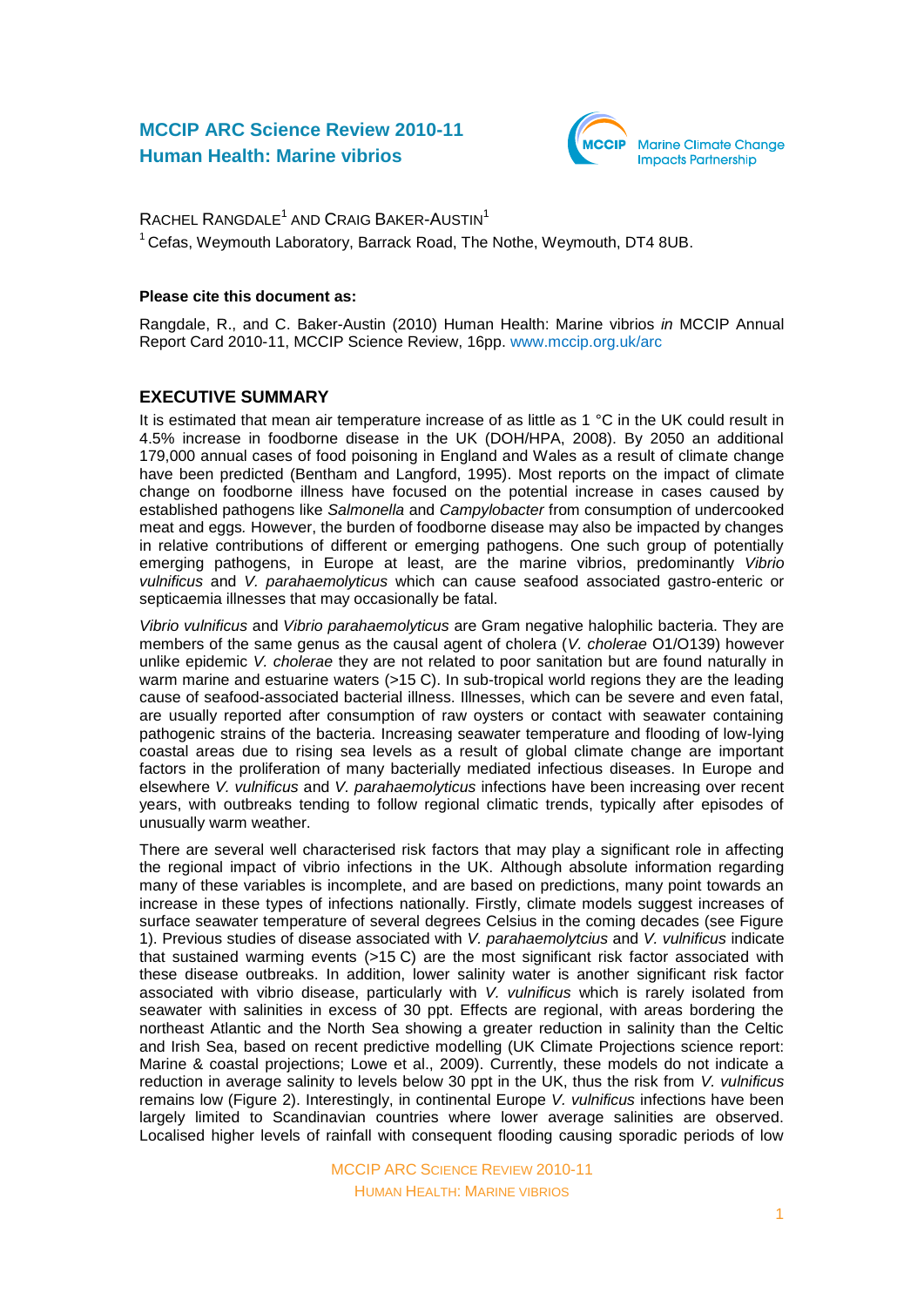salinity coincident with higher seawater temperatures cannot be excluded and may contribute to an increase in *V. vulnificus* exposure in the UK. *V. parahaemolyticus* can be isolated from a wider range of salinities within the existing UK range. Relatively small increases in temperatures may also greatly extend the geographical distribution of zooplankton, which act as important global vector organisms for marine vibrios. Given the predicted warming of surface waters in the coming decades a better understanding of the factors driving the virulence, temporal and spatial distribution of these thermodependent bacterial pathogens is critical.



*Figure 1 Seasonal-mean SST (top row) and change (bottom row), relative to model 1961-1990 conditions, in sea surface temperature (deg. C) for 2070-2098 are shown above. As the ocean model was run only once (medium emission scenario), there are no estimates of upper or lower bounds of change. Black lines depict 'Charting Progress' regional borders. (Lowe et al., 2009)*



*Figure 2 Seasonal mean sea surface salinity (SSC) for 1961-1990 and predictions for 2070-2098. (Lowe et al 2009)*

# **FULL REVIEW**

It is estimated that a mean air temperature increase of as little as 1 °C in the UK could result in a 4.5% increase in foodborne disease in the UK (Anon, 2008). By 2050 an additional 179,000 annual cases of food poisoning in England and Wales as a result of climate change have been predicted (Bentham and Langford, 1995). Most reports on the impact of climate change on foodborne illness have focused on the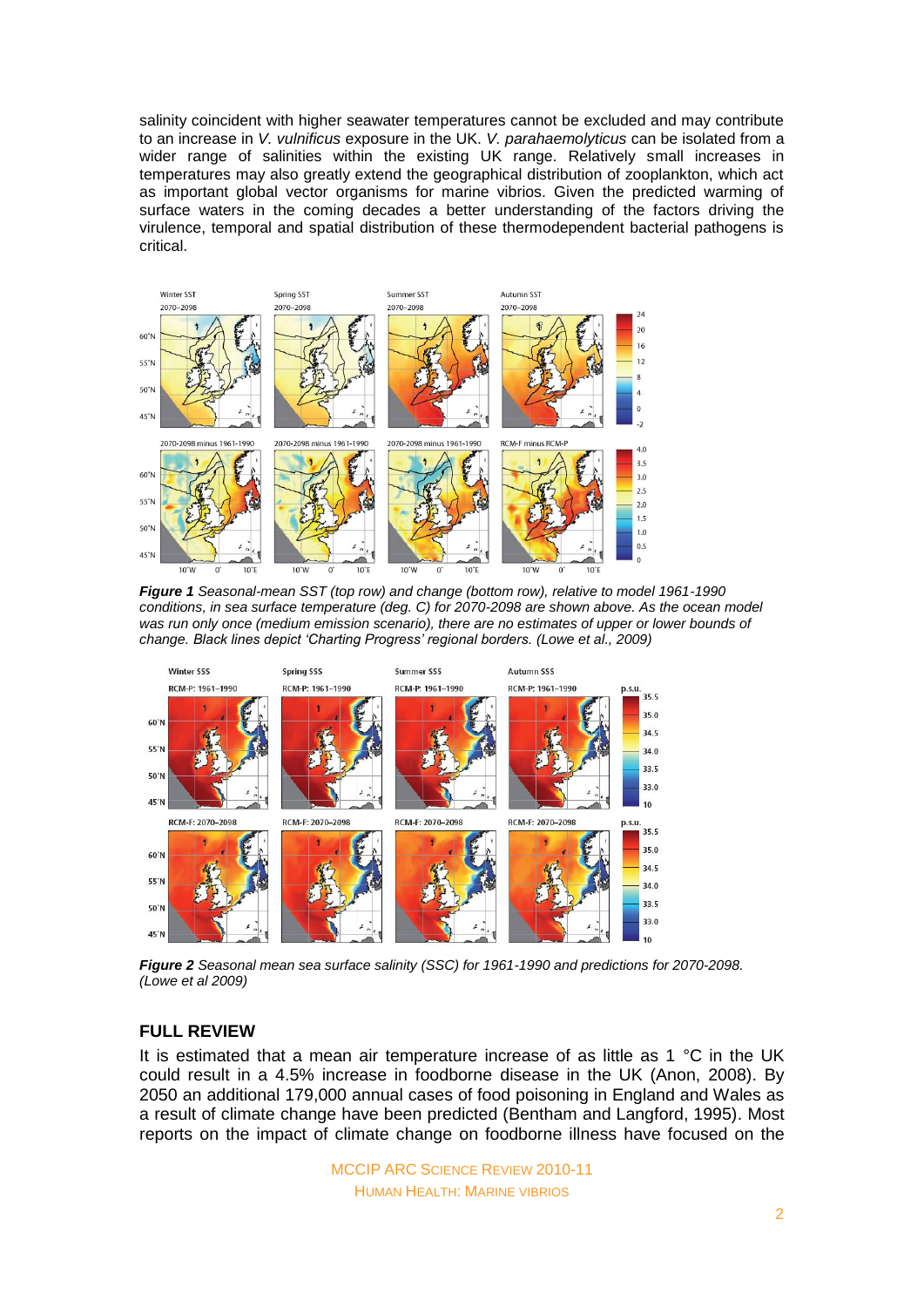potential increase in cases caused by established pathogens like *Salmonella* and *Campylobacter* from consumption of undercooked meat and eggs*.* However, the burden of foodborne disease may also be impacted by changes in relative contributions of different or emerging pathogens. One such group of potentially emerging pathogens, in Europe at least, are the marine vibrios, predominantly *Vibrio vulnificus* and *V. parahaemolyticus.*

Both species are Gram negative halophilic bacteria. They are members of the same genus as the causal agent of cholera (*V. cholerae* O1/O139) however unlike epidemic *V. cholerae* they are not related to poor sanitation but are found naturally in warm marine and estuarine waters (>15°C). In sub-tropical world regions they are the leading cause of seafood-associated bacterial illness. Illnesses, which can be severe and even fatal, are usually reported after consumption of raw oysters or contact with seawater containing pathogenic strains of the bacteria. Increasing seawater temperature and flooding of estuarine areas are important factors in the proliferation of many bacterially mediated infectious diseases. In Europe, and elsewhere, the numbers of *V. vulnificus* and *V. parahaemolyticus* cases have been increasing and show a tendency to follow episodes of unusually warm weather. Relatively small increases in temperatures may also greatly extend the geographical distribution of zooplankton, which act as important global vector organisms for marine vibrios.

This review is adapted from a recent review in Environmental Microbiology Reports (Baker-Austin et al., 2010).

### **Introduction**

### *Vibrio vulnificus*

*Vibrio vulnificus* is a widespread, halophilic bacterium. It can be isolated from bivalve shellfish and fin-fishes, as well as from sediment and plankton (Aznar *et al*., 1994). *V. vulnificus* can invade humans through existing wound infections or following consumption of raw shellfish (Oliver and Kaper, 2005). The majority of *V. vulnificus* infections are reported during the summer months when warm water  $(>20 \degree C)$ favours bacterial proliferation (Rippey, 1994) although the bacteria has been found in water temperatures as low as  $7^{\circ}$ C (Motes *et al.*, 1998). In excess of ninety percent of cases occur in men with elevated serum iron levels caused by pre-disposing hepatic disease (Oliver and Kaper, 2005). Within these at- risk groups, mortality rates are one of the highest of any bacterial pathogen. A review of 459 cases in the U.S reported to the Food and Drug Administration indicated that over fifty percent of patients had died as a result of infection (Jones and Oliver, 2009).

MCCIP ARC SCIENCE REVIEW 2010-11 Despite the severity of infections there are typically less than 40 reported infections per year in the U.S. The low number of infections relative to its environmental ubiquity and the predicted numbers of 'at-risk' individuals indicates that components associated with its pathogenicity have not yet been clearly defined. Although the health of the host is a factor, it is not an absolute determinant of infection or clinical outcome (Shapiro *et al.,* 1998), and despite understanding host-susceptibility risk factors for *V. vulnificus* infections, our knowledge of the pathogenicity associated with this bacterium is still incomplete. Using animal models differences in pathogenicity have been observed when comparing different routes of infection or injection with exotoxins (Gulig *et al.,* 2005). As with other bacterial pathogens, it is likely that a complex yet coordinated transcriptional and proteome-wide response associated with myriad virulence factors is necessary for pathogenesis, and probably involves complex host interactions (Baker-Austin *et al.,* 2010). These factors may be strain dependent, and activated by necessary adaptations for survival in the marine

HUMAN HEALTH: MARINE VIBRIOS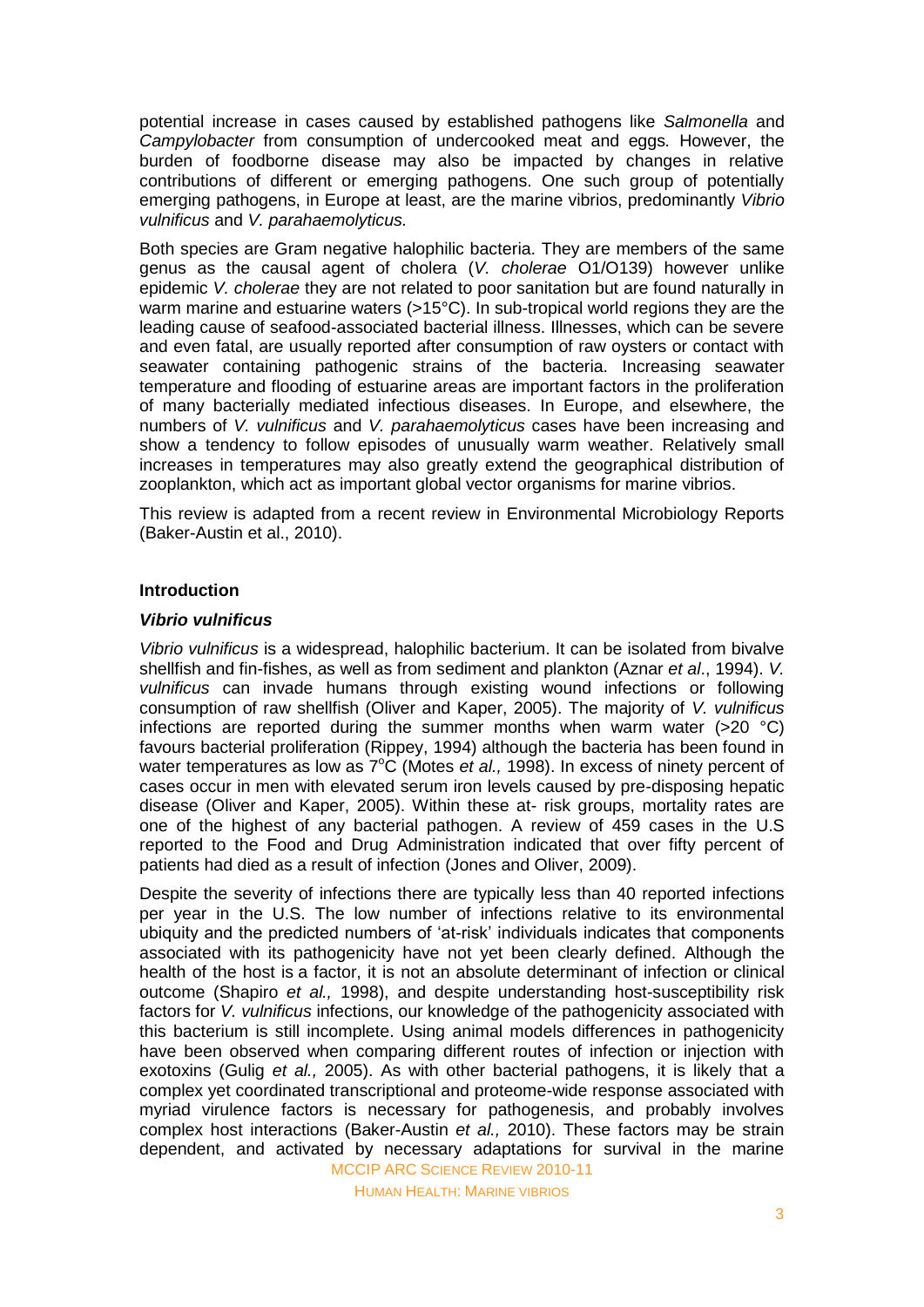environment and human host. A variety of specific traits to circumvent innate and humoral host defences, together with virulence and resistance factors are probably involved in the mechanisms of pathogenicity. A number of factors have been implicated in *V. vulnificus*-mediated septicaemia. These include a cytolytic haemolysin (Gray and Kreger, 1985; Kothary and Kreger, 1987), acid neutralization pathways (Kim *et al.,* 2005), elastolytic protease secretion (Jeong *et al.,* 2000), phospholipase A2 (Testa *et al.,* 1984), polysaccharide capsule induction (Hilton *et al*., 2006; Park *et al.* 2006) as well as flagella, siderophore, and pili induction [for a review see Gulig *et al.* (2005) and Jones and Oliver (2009)].

*V. vulnificus* strains can be characterised by biotypes based primarily on biochemical characteristics, there are currently three reported biotypes. Strains causing human infections belong to biotype 1. Biotype 2 comprises strains responsible for disease predominantly in aquaculture species, most commonly in cultured eel. Biotype 3 can also infect humans and was first discovered in 1996, 20 years after types 1 and 2, after multiple cases of *V. vulnificus* infections emerged in an Israeli fish market. It has been suggested that Biotype 3 is a recombinant clone of two *V. vulnificus* populations (Bisharat *et al.,* 2005). Currently, whilst biotypes 1 and 2 have widespread distribution biotype 3 appears to be geographically restricted to Israel (Baker-Austin *et al.,* 2010). Recently classification schemes based upon pathogenicity utilising molecular methods have been suggested. Among these, a sequence polymorphism of the 16S rRNA gene was originally suggested as a means of distinguishing between the virulence characteristics of strains (Aznar *et al,.* 1994), typing strains into 'A' (highly virulent) and 'B' (less virulent). This polymorphism has been used to develop a restriction fragment length polymorphism (RFLP) method to differentiate *V. vulnificus* strains (Nilsson *et al.,* 2003). Of the isolates tested from clinical fatalities associated with oyster consumption, 94% were 16S rRNA type B, while only 6% of non-clinical isolates were type B (Vickery *et al.* 2006). More recently, PCR primer sets which target the virulence correlated gene (vcg) and accurately distinguish strains of V. vulnificus into 'environmental' (E-genotype, largely non-pathogenic) and 'clinical' (C-genotype, pathogenic) and which appear to offer reliable and sensitive differentiation of virulent and avirulent strains have been reported (Rosche *et al*., 2005).

### *V. parahaemolyticus*

*Vibrio parahaemolyticus* is a Gram negative, halophilic bacterium frequently present in marine and estuarine environments (Kaneko and Colwell, 1975). Infections are very common worldwide, and this organism is reported to be the leading cause of bacterial illness associated with the consumption of seafood (Joseph *et al.,* 1982). Clinical signs of *V. parahaemolyticus* infections may comprise abdominal cramps, diarrhoea, headaches, nausea, fever, and chills (Honda and Lida, 1993; Hlady and Klontz, 1996) with symptoms usually resolving in less than 3 days. Severe morbidity or mortality fatalities are rare, although in immuno-compromised individuals infections may be prolonged and with more serious sequelae. Most clinically important strains of *V. parahaemolyticus* exhibit beta-haemolysis on specialized blood agar (Wagatsuma agar). This haemolytic activity has been termed the Kanagawa phenomenon (KP) (Miyamoto *et al.,* 1969), and used to differentiate virulent and avirulent isolates. Only a relatively small proportion of *V. parahaemolyticus* isolates (typically <5%) cause gastroenteritis in humans (Oliver and Kaper, 2007). Virulent Kanagawa positive *V. parahaemolyticus* strains produce thermostable direct haemolysin (TDH), however virulent strains may also produce a TDH-related haemolysin (TRH) (Honda *et al.,* 1988) in either the presence or absence of TDH. Genes encoding for synthesis of these haemolysins have been identified and share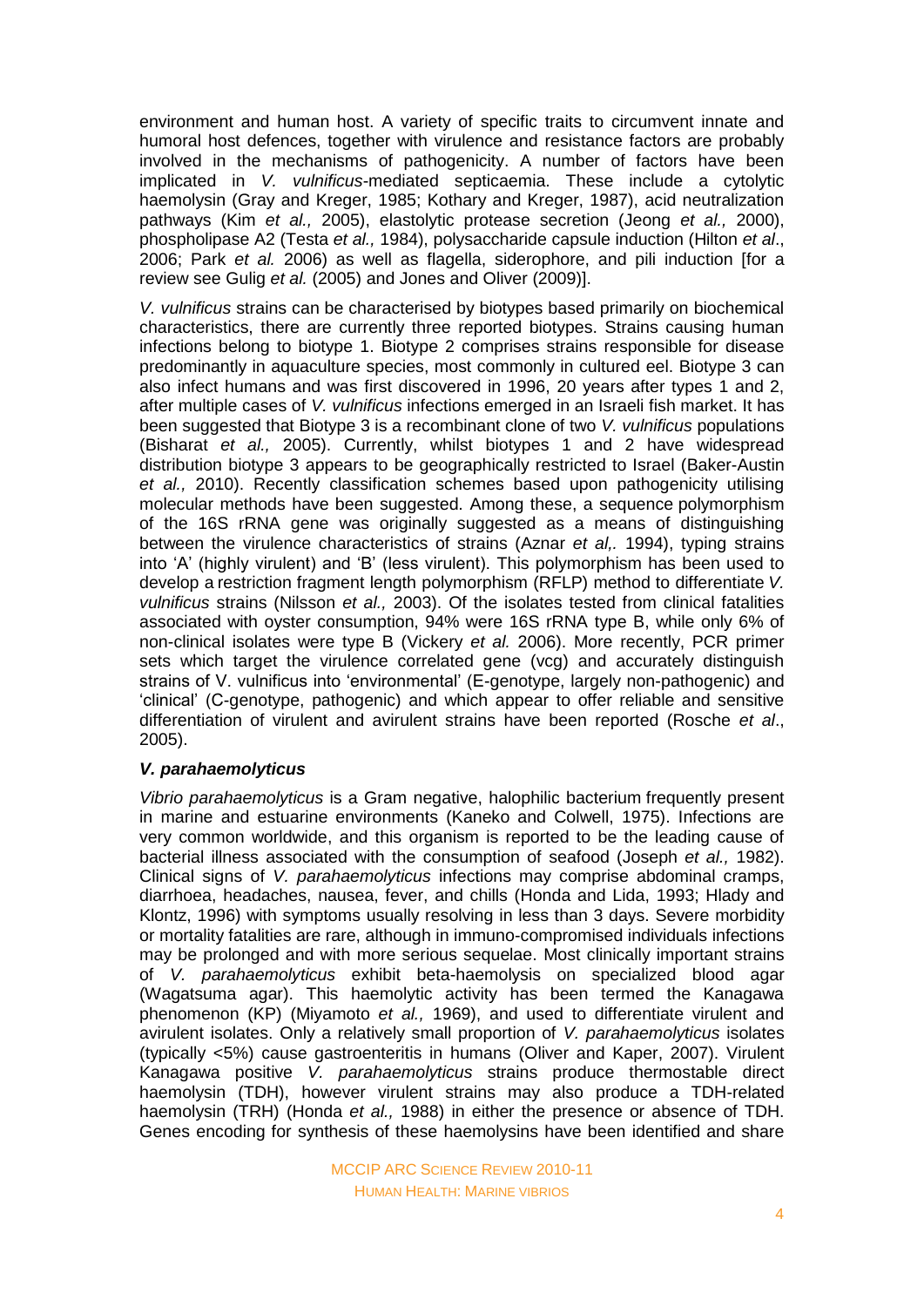several biological properties, including haemolytic activity, enterotoxicity and cytotoxicity (Park *et al.,* 2004). Thus they have been considered excellent molecular screening markers to distinguish virulent and avirulent strains (Oliver and Kaper, 2007). Total V. parahaemolyticus levels exceeding 10,000 g<sup>-1</sup> have been observed frequently in marketable shellfish produce (Cook *et al.,* 2002a), usually less than 1% of strains possess the virulence determinants *tdh* and/or *trh* (Cook *et al.,* 2002b) required to cause disease.

In many parts of the world incidence of *V. parahaemolyticus* infections have increased since the mid 1990s and typically been associated with a new serotype O3:K6 (Chiou *et al.,* 2000; Okuda *et al.,* 1997). The emergence of this pandemic clone is coincident with a rise in food-borne outbreaks compared to the previous more sporadic cases caused by multiple, diverse serotypes. It has been suggested that this novel serotype's ability to cause large food-borne outbreaks may indicate an enhanced capacity for seafood borne transmission and/or ability to cause human infection (Yeung *et al.,* 2002).

## **Legislative requirements in the UK**.

The European Union Regulation (EC) No. 2073/2005 sets out the microbiological criteria for foodstuff (European Communities, 2005). This regulation makes no provision for vibrio controls in seafood traded within the European Community. Thus currently, in the UK there is no legal basis for vibrio testing, consequently there is a lack of systematically generated surveillance data from indigenously produced or EU traded seafood. This is in part due to the recommendations of the EU expert scientific committee on veterinary measures related to public health (SCVMPH), who advised that existing internationally recognised methods were not sufficiently fit for purpose and that available data did not support specific standards for *V. parahaemolyticus* and *V. vulnificus* in raw and undercooked seafood (Anon, 2001a), and, partially due to the observation that the incidence of illness in Europe is reportedly low, and is mainly related to travel to endemic areas (Wagley *et al.,* 2008). In 2009, information gathered from the network of European National Reference Laboratories (NRL) for monitoring bacteriological and viral contamination of bivalve molluscs [\(www.crlcefas.org\)](http://www.crlcefas.org/) indicated that epidemiologic systems for monitoring vibrio associated illness or occurrence in seafoods was not systematically applied, and that where *ad hoc* testing was in place a range of methods were employed making data comparison problematic. With respect to the development of methodology, a technical advisory group of the Comité Européen de Normalisation (CEN) has recently begun the standardisation process for molecular based methods for pathogenic vibrios and it is anticipated that this initiative will satisfy the need for discriminatory and quantitative methodologies for future applications (Baker-Austin *et al.,* 2010). The SCVMPH also made a number of recommendations with respect to improving the understanding of prevalence of pathogenic vibrios and mitigating consumer risks. Amongst these were that both *V. parahaemolyticus* and *V. vulnificus* should be included in the European Network for Epidemiologic Surveillance and Control of Communicable Diseases (9118/98/CE) and that both pathogens should be included in microbiological sentinel surveillance systems for infectious gastroenteritis (Anon, 2001a). It would seem apparent from the EU NRL network that, for bivalves at least, this is still not being systematically applied throughout the EU [\(www.crlcefas.org\)](http://www.crlcefas.org/). SCVMPH also recommended that codes of practice should be established to ensure that good hygienic practices were applied at all stages from harvest to the consumer. This final aspect is being addressed at an international level through the Codex alimentarius commission, committee on food hygiene's draft code of hygienic practice for *Vibrio* spp. in seafood (Anon, 2008).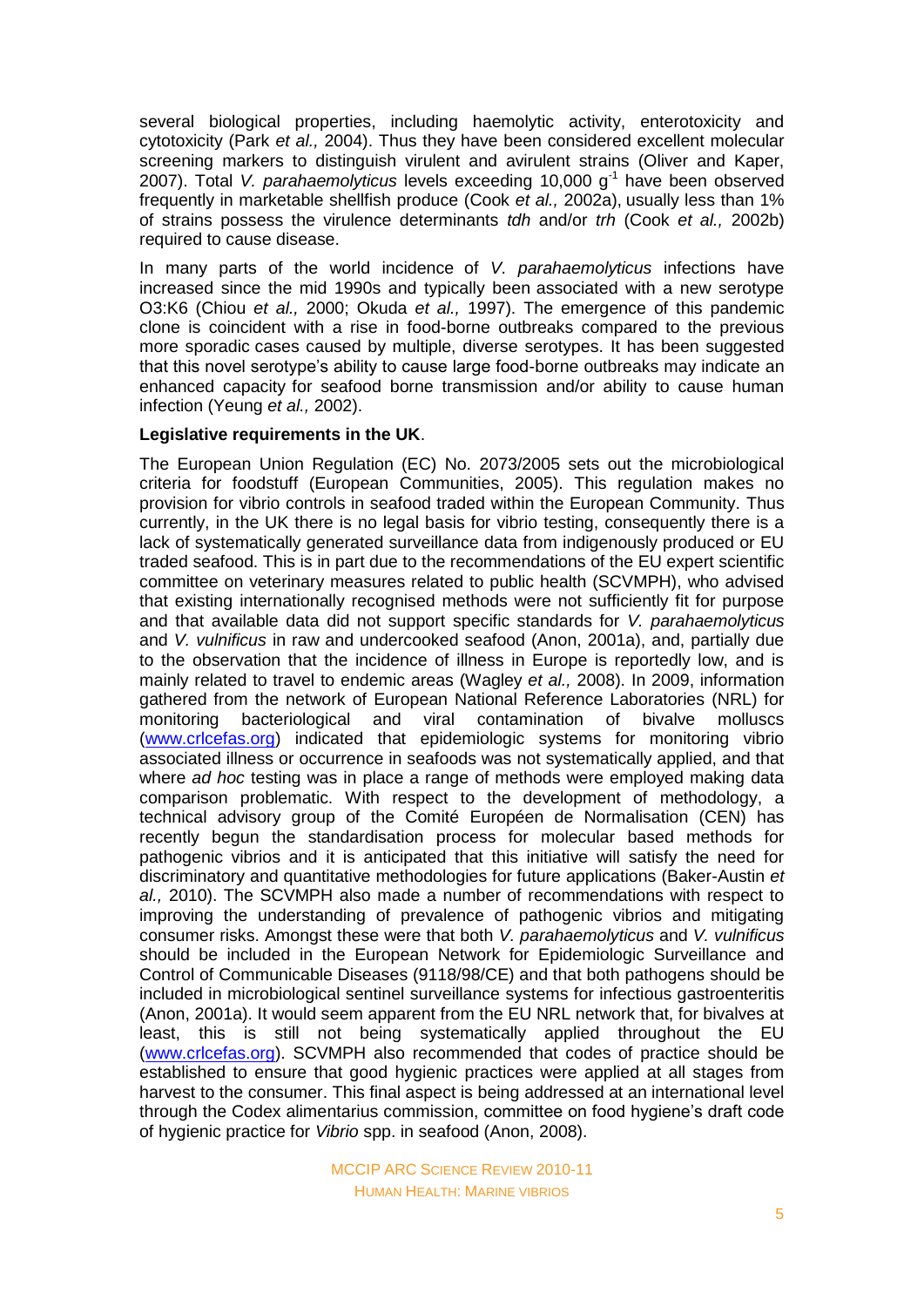### **Global climate change and marine vibrio infections**.

Increasing water temperature, and flooding of low-lying coastal areas due to rising sea levels as a result of global climate change are important factors in the proliferation of many bacterially mediated infectious diseases (Baker-Austin *et al.,*  2010). By 2050, even relatively conservative estimates suggest an increase in seawater temperature of 2°C in the UK (Hulme *et al.,* 2002) or possibly more in southern UK waters (Hiscock *et al.,* 2004). Coastal flooding may reduce the availability of land for the production of terrestrial crops and livestock potentially resulting in a shift toward aquaculture creating the potential for increased exposure to pathogenic *Vibrio* spp.

Plankton represent a nutrient-rich reservoir capable of enriching *Vibrio* species, which can include human pathogens, at higher densities than the surrounding water column (Turner *et al.,* 2009). Relatively small increases in temperatures may extend the geographical distribution of these vector organisms, with resultant impacts on the timing and severity of infectious disease epidemics (Marsh and Gross, 2001; Kuhn *et al.,* 2005). Reports of marine-related illnesses along the east coast of the U.S. have increased steadily over the last 25 years, in correlation with El Nino events (Harvell *et al.,* 1999). Many bacterial pathogens exhibit marked seasonal dynamics. In the case of *V. vulnificus* and *V. parahaemolyticus* the most significant factor dictating incidence of infection appears to be sea water temperature (>15°C) which impacts equally the abundance and geographical distribution of these bacteria in the environment, and presumably the risk of contact and transmission to humans (Baker-Austin *et al.,* 2010). Accounts of temperature tolerances vary, but it has been suggested that the highest densities of vibrio cells occur in waters ranging from 20°C to 30°C (Tantillo *et al*., 2004; Hsieh *et al.,* 2007). In addition, FAO/WHO and USFDA risk assessments provide clear evidence of increased temperatures and elevated risk (Anon, 2001b; Anon, 2005). The presence of these organisms has traditionally been restricted to warm and temperate regions (Hlady and Klontz, 1996; DePaola *et al,.*  2000), such as the Gulf States in the U.S. The potential impact on the survival, persistence and proliferation of non-cholerae vibrios as a result of climate change has received far less attention than some other thermodependent pathogens (in particular *E. coli* 0157 and *V. cholerae* 01/0139) (Baker-Austin *et al.,* 2010). Currently, there is no global surveillance system to assess temporal and spatial incidence of non-cholerae vibrio infections, thus potential changes in the seasonality and geographic range of these pathogens are based on circumstantial reports in the literature (Baker-Austin *et al.,* 2010). Nevertheless, a number of recent reports have suggested that increases in seawater temperature, potentially as a result of climate change, may be directly responsible for outbreaks of both *V. vulnificus* in Israel (Paz *et al.,* 2007) and Denmark (Dalsgaard *et al.,* 1996, Fouz *et al.,* 2006, Theede *et al.,*  2008) and *V. parahaemolyticus* incidence in Spain (Martinez-Urtaza *et al.,* 2008), Chile (Gonzalez-Escalona *et al.,* 2005) and Alaska (McLaughlin *et al.,* 2005), as well as Oregon, Washington and New York state (CDC, 2005). Mass mortalities in temperate benthic communities in the Mediterranean caused by the *V. coralliilyticus* have been reported to be triggered by climatic anomalies characterised by elevated seawater temperatures (Bally and Garrabiu, 2007). Paz *et al.* (2007) found that pathogenic strains of *V. vulnificus* responsible for disease outbreaks in Israel in 1981 and 1996 were identical based on molecular characterisation. These reports suggest that these pathogens may lie dormant, possibly in marine sediments before resurfacing to cause disease outbreaks. These findings, when viewed in context of a wealth of data regarding the viable but non-culturable state (VBNC) of many noncholerae vibrios, indicate appropriate physio-chemical changes, mediated by climate change (i.e. increases in water temperatures, transient decreases in salinity based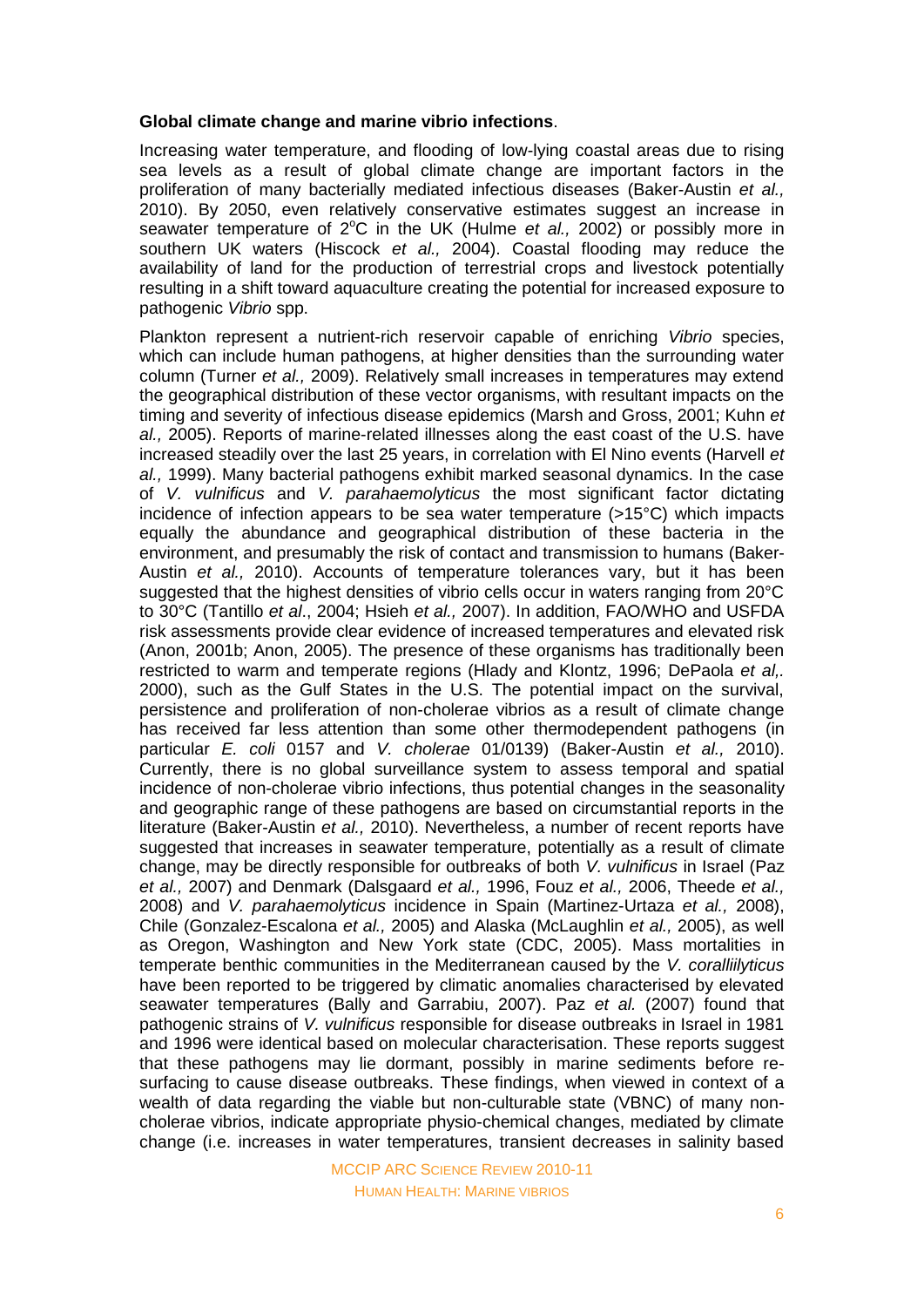on rainfall events) may be important in the disease aetiology (Baker-Austin *et al.,* 2010). Such indirect and less obvious effects associated with global climate change may play a significant role in increasing the abundance and global distribution of noncholerae vibrios such as *V. vulnificus* and *V. parahaemolyticus*. For example, both pathogens grow preferentially in lower salinity marine and brackish waters (<30 ppt NaCl). Globally, low-level flooding associated with sea-level change is likely to significantly increase estuarine and brackish environments potentially increasing the geographical range over which these pathogens can flourish (Baker-Austin *et al.,* 2010; Figure 1). Twenty-two cases of *Vibrio* spp.-related illness (*V. cholerae, V. parahaemolyticus, V. vulnificus*) and five mortalities were reported directly after the heavy rainfall and tidal surge associated with Hurricane Katrina in August 2005 (CDC, 2005; Hsieh *et al.,* 2007). Taking into consideration the predicted global warming of surface waters of the coming decades, a better understanding of the factors driving the virulence, temporal and spatial distribution and antibiotic resistance capabilities of thermodependent bacterial pathogens such as noncholerae vibrios will be critical.

## **Epidemiological risk factors**

A range of complex and inter-related epidemiological risk factors may be directly responsible for an increase in both the incidence as well as clinical burden of noncholerae Vibrio infections in Europe (Baker-Austin *et al.,* 2010). *V. vulnificus* infections are rare; in a population-based analysis of coastal areas in the U.S., the incidence of *V. vulnificus* infections is approximately 0.5/100,000 population per year (Johnston *et al.,* 1985; Klontz *et al.,* 1988,). Globally however, *V. vulnificus* is one of the handful of foodborne pathogens with a reported increase in incidence (Baker-Austin *et al.,* 2010). It is estimated that the mean annual incidence of all vibrio infections increased by 41% between 1996 and 2005 (Bross *et al.,* 2005; CDC, 2005). *V. parahaemolyticus* infections are considerably more common than *V. vulnificus* (~10,000 cases per year in the U.S.) (Mead *et al.,* 1999; CDC, 2005). *V. parahaemolyticus* is not a notifiable illness in the UK or other parts of Europe. Laboratory testing for the organism is not widespread, and as it causes gastro-enteric disease similar to norovirus infection, commonly associated with consumption of raw or lightly cooked seafood (Lees, 2000), the true incidence levels may be obscured. Several risk factors have recently been identified, that will affect non-cholerae vibrio disease incidence (Baker-Austin *et al.,* 2010). A global increase in consumption of shellfish since the early 1970s has been seen. The consumption of shellfish in Europe has risen steadily over the last few decades (Gudmundsson *et al.,* 2006). Recent estimates from the United Nations have suggested that by 2030, maintaining even present-day consumption levels will necessitate an additional 40 million tons of seafood globally. With many marine resources unlikely to meet this demand (Worm *et al.* 2006), the aquaculture industry, particularly in the production of shellfish species, is likely to expand significantly. Such extensive expansion in shellfish consumption is likely to proportionately increase the number of individuals exposed to these pathogens, with the potential to dramatically amplify disease transmission (Baker-Austin *et al.,* 2010). Additionally, some industry practices such as warm water depuration for norovirus and increased summer harvest of triploid oysters may increase vibrio risk. In Europe, as with elsewhere, the numbers of individuals with pre-disposing risk factors have risen significantly, and are likely to further increase in the coming decades, increasing the number of individuals susceptible to noncholerae vibrio infections, and in particular *V. vulnificus* transmission. For example, recent estimates indicate that almost 33% of the EU population will be aged over 65 in 2050, an increase of 20% from 1950 (UN, 2002). Coupled to this the HIV pandemic, increases in malignancy therapy, such as bone marrow and organ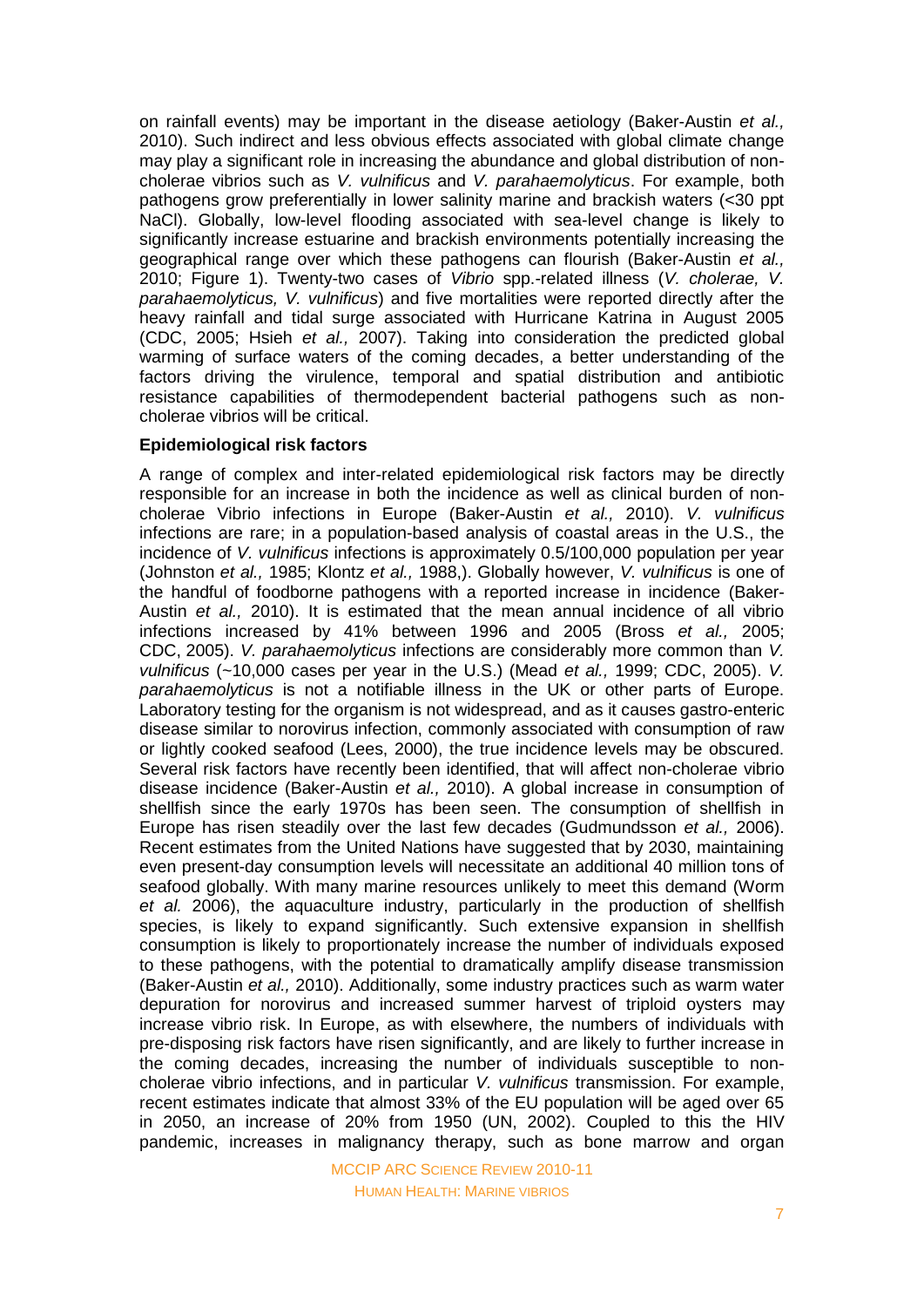transplantation, and the longer life expectancy of patients with chronic diseases, will mean that health professionals are confronted with the management of a growing number of immunocompromised patients (Loutan, 1997). Such risk factors (age, underlying liver problems, immunocompetency) are three major epidemiological risk factors in *V. parahaemolyticus*, and in particular *V. vulnificus,* infections. Finally, because many of these infections are relatively rare and require judicious use of appropriate antibiotics (especially in the case of *V. vulnificus*) both clinicians as well as susceptible target groups are less likely to correctly identify symptoms and clinical characteristics in a timely manner (Baker-Austin *et al.,* 2010). A study in north Florida indicated that less than 15% of high-risk patients (i.e. individuals with underlying susceptibilities) were aware of the risks associated with raw oyster consumption (Johnson *et al.*, 1988). These findings emphasize the need for clinicians as well as susceptible target groups to familiarize themselves with the risk factors and clinical characteristics of non-cholerae vibrio infections, particularly now that these disease outbreaks are being reported in previously non-endemic regions.

*V. vulnificus* **and** *V. parahaemolyticus* **in the UK and continental Europe.** In contrast to Asian countries and the U.S., non-cholerae vibrio infections are less often reported in Europe (European Commission, 2001, Su and Liu, 2007). In the UK only 57 cases of *V. parahaemolytcius* infection were reported between 2004 and 2005, and, where information exists, mostly consisted of infections contracted during travel to endemic regions (Anon, 2006, Wagley *et al.,* 2008). One of the first non-cholerae vibrio outbreaks in Europe was reported in the UK in 1973, and involved consumption of locally caught crabs (Hooper *et al.,* 1974). Wagley *et al.* (2008) noted both the seasonality and high frequency of *V. parahaemolyticus*, including TDH positive strains, associated with the Chinese Mitten crab in the Thames estuary in the U.K. although information on illness in the local community, known to harvest crabs for domestic consumption, was not available. In other parts of Europe eight cases of acute gastroenteritis caused by *V. parahaemolyticus* and associated with fish or shellfish ingestion were reported in Spain in 1989 (Molero *et al*., 1989, Su and Liu, 2007). An outbreak involving 64 illnesses associated with raw oyster consumption occurred in 1999, also reported in Spain (Lozano-León *et al*., 2003). Martinez-Urtaza *et al*., (2005) suggested that a unique and specific European clone of *V. parahaemolyticus* was responsible for all of these Spanish infections. It has also been suggested that *V. parahaemolyticus* infections in Spain are far more common than previously assumed particularly in Galicia (northwestern Spain), where most Spanish shellfish are produced (Martinez-Urtaza *et al*., 2005, Baker-Austin *et al.,* 2010). A large outbreak affecting 44 patients in France was related to the consumption of seafood imported from Asia (Lemoine *et al,.* 1999). A more recent outbreak involving 80 cases of *V. parahaemolyticus* infection resulting from consumption of edible crabs was reported in Spain in July 2004; the crabs had originated from the south of the U.K. (Martinez-Urtaza *et al*., 2005). Recently, 03:K6 serotype *V. parahaemolyticus* strains were isolated from a clinical case of gastrointestinal infection in Italy (Ottaviani *et al.,* 2008) and have been detected in waters off the Adriatric coast (Caburlotto *et al.,* 2008). Numerous studies have identified total as well as pathogenic (i.e. *tdh* and or *trh* positive) *V. parahaemolyticus* strains in seafood and water across numerous European countries (Di Pinto *et al.,* 2008, Wagley *et al.,* 2009, Ripabelli *et al.,* 1999).

There are no reported indigenously acquired infections of *V. vulnificus* in the U.K. *V. vulnificus* infections in Europe are rare, sporadic, and have been reported to tend to follow warm weather conditions (Baker-Austin *et al.,* 2010)*.* In 1996 a major outbreak of severe soft tissue infections and bacteremia erupted in Israel among fish market workers and fish consumers (Bisharat and Raz, 1996), which were identified as *V. vulnificus* biotype-3 strains (Paz *et al.,* 2007). During the unusually warm summer in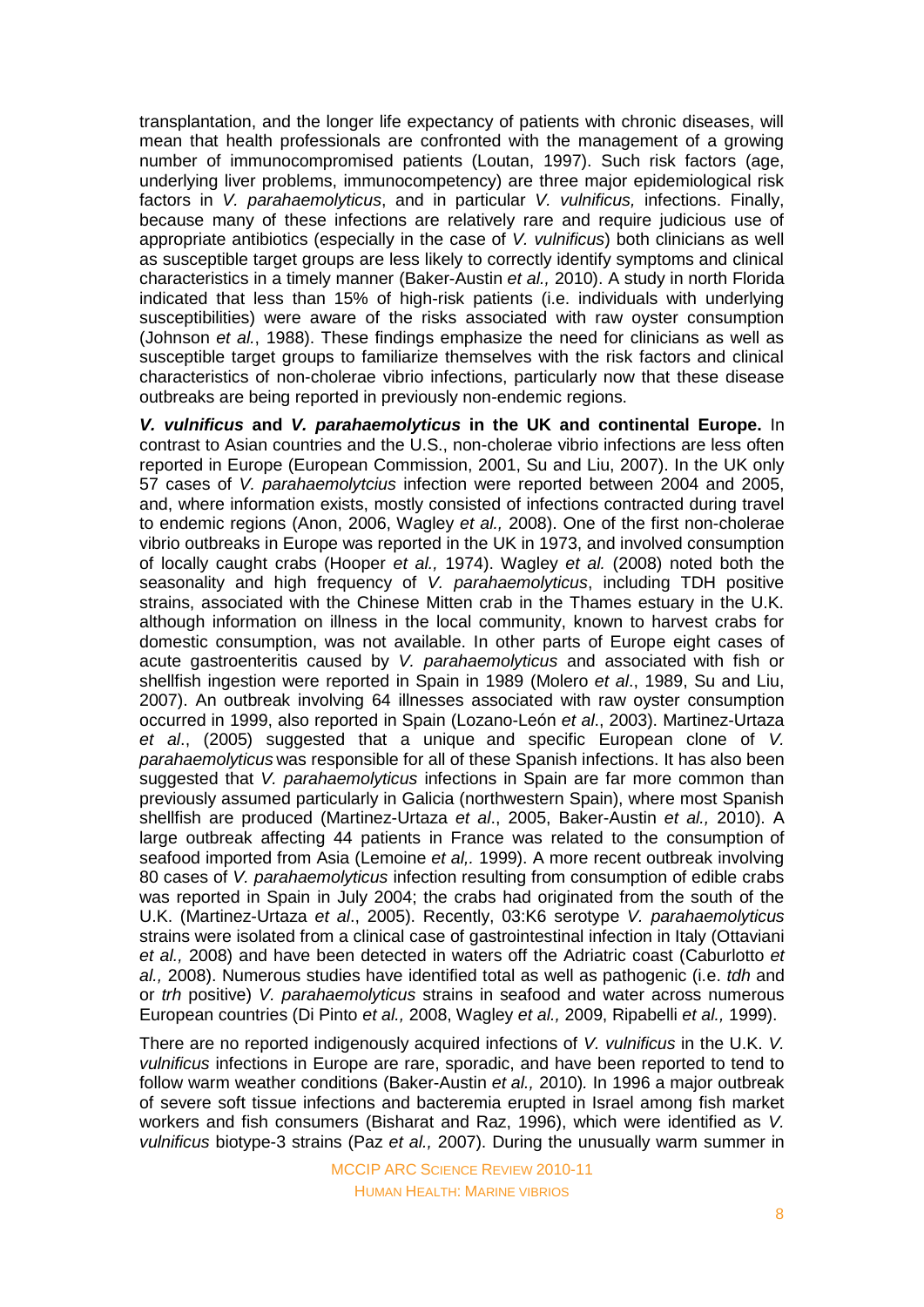Denmark in 1994, 11 clinical cases of *V. vulnificus* infection were reported (Høi *et al.,* 1998, Dalsgaard *et al.,* 1996). A recent case of *V. vulnificus* infection acquired from a thermal pool in Turkey was recently reported (Partridge *et al.,* 2009). *V. vulnificus* infections have also been reported in Germany (Hoyer *et al,.* 1995), Sweden (Melhus *et al.,* 1995), and Belgium (Mertens *et al.,* 1979). *V. vulnificus* strains have been identified across Europe in shellfish (Normanno *et al.,* 2006, Ripabelli *et al.,* 1999, Bauer *et al.,* 2006), water and associated with plankton and copepods (Gugliandolo *et al.,* 2005).

# **1. What is already happening?**

- The disease burden from *V. parahaemolyticus* and *V. vulnificus* in the UK is  $\bullet$ currently low. However, the incidence of these pathogens in the environment is extremely poorly understood. There exists almost no capacity in the UK to directly test foodstuffs for pathogenic strains in environmental samples such as seafoods.
- It is estimated that because most *V. parahaemolyticus* infections are self- $\bullet$ limiting and transient the true clinical burden is unknown.
- No information exists with respect to the antibiotic susceptibility profiles of *V.*   $\bullet$ *vulnificus* and *V. parahaemolyticus* from U.K. environments. In other world regions presence of resistance to frontline anti-microbials causes significant problems in treating infections.
- Sporadic cases as well as large outbreaks associated with these pathogens  $\bullet$ have been reported across Europe over the last 30 years with increasing frequency.
- $\bullet$ Disease outbreaks associated with non-cholerae vibrios have been linked to climate change (Paz *et al.,* 2007).

# **2. What could happen in the future?**

- Rising surface seawater and air temperature are considered likely to increase the numbers and geographical range of the thermo-dependant bacterial pathogens *V. parahaemolyticus* and *V. vulnificus.* This may create conditions in UK coastal waters that will support proliferation of these organisms and increase exposure to shellfish consuming public.
- Transient decreases in estuarine and coastal salinity as a result of flooding  $\bullet$ may also encourage the proliferation of these organisms.
- Increases in the consumption of shellfish due to the perceived health benefits  $\bullet$ may increase the numbers of consumers exposed to the pathogens.
- The numbers of individuals with pre-disposing risk factors (age, underlying liver problems, immuno-competency) will rise over the next decade and beyond.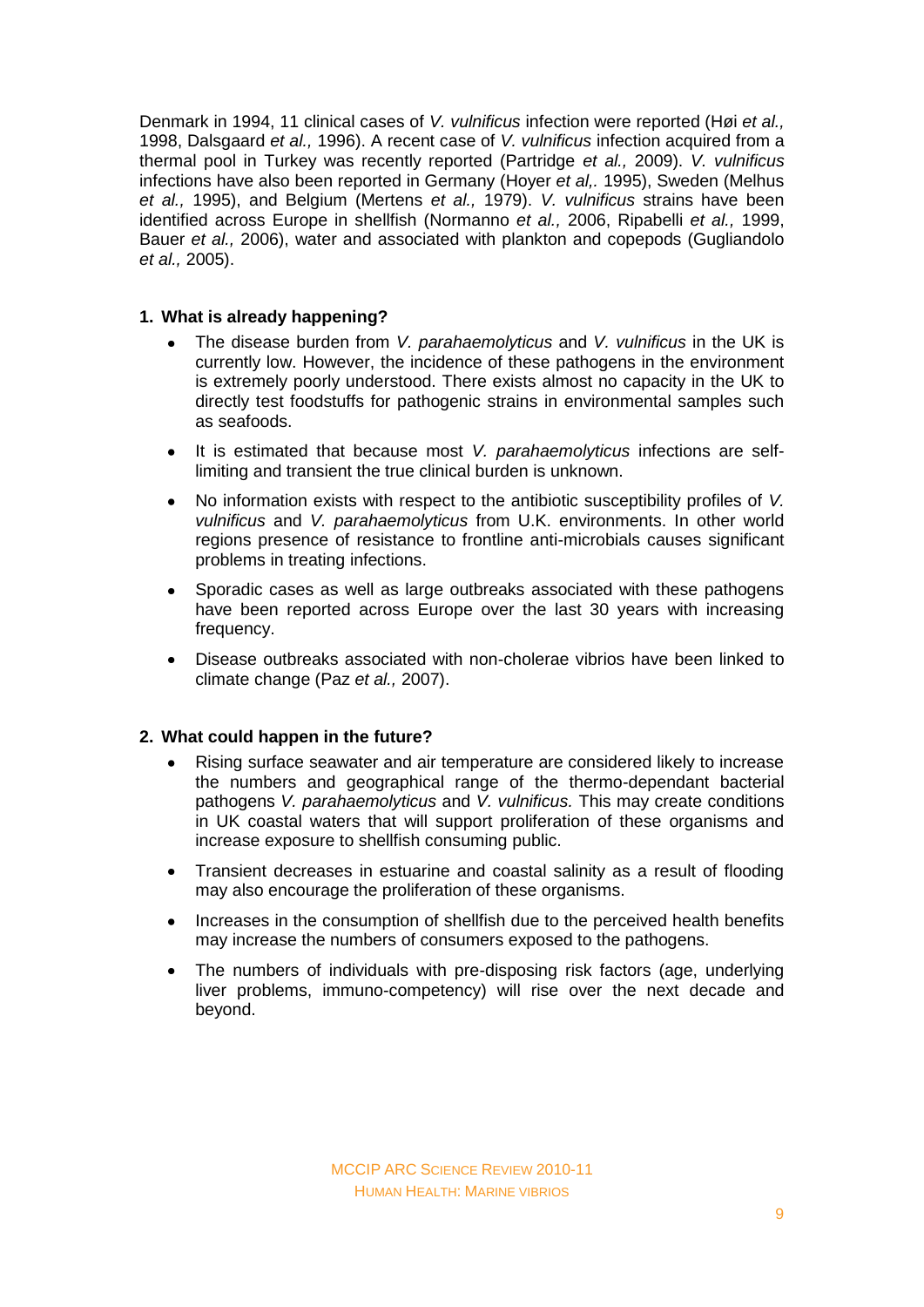# **3. Confidence in the science**





## *What could happen: Low*



There are several factors leading to low confidence in our predictions regarding current and future risks of vibrio infections in the UK:

- 1. Uncertainties regarding accurate and regionally specific surface seawater temperatures. These uncertainties are compounded by a lack of predictive capabilities for 'extreme' weather events leading to vibrio outbreaks (i.e. significant rainfall events and droughts/heatwaves).
- 2. Uncertainties regarding sea surface salinity predictions.
- 3. Environmental and biological data regarding the incidence, virulence, temporal and spatial distribution of pathogenic vibrios in UK waters.
- 4. A current lack of accurate surveillance data regarding vibrio infections in the UK, particularly *V. parahaemolyticus*.

# **4. Knowledge gaps**

The top priority knowledge gaps that need to be addressed in the short term to provide better advice to be given to policy makers are:

- 1. Absence of validated fit for purpose methods that allow real time assessments of non cholera vibrios in foodstuffs and the environment.
- 2. Prevalence, distribution and seasonal dynamics of pathogenic and nonpathogenic strains of non cholera vibrios in UK coastal waters and shellfish.
- 3. Fundamental understanding of the virulence mechanisms of these bacteria.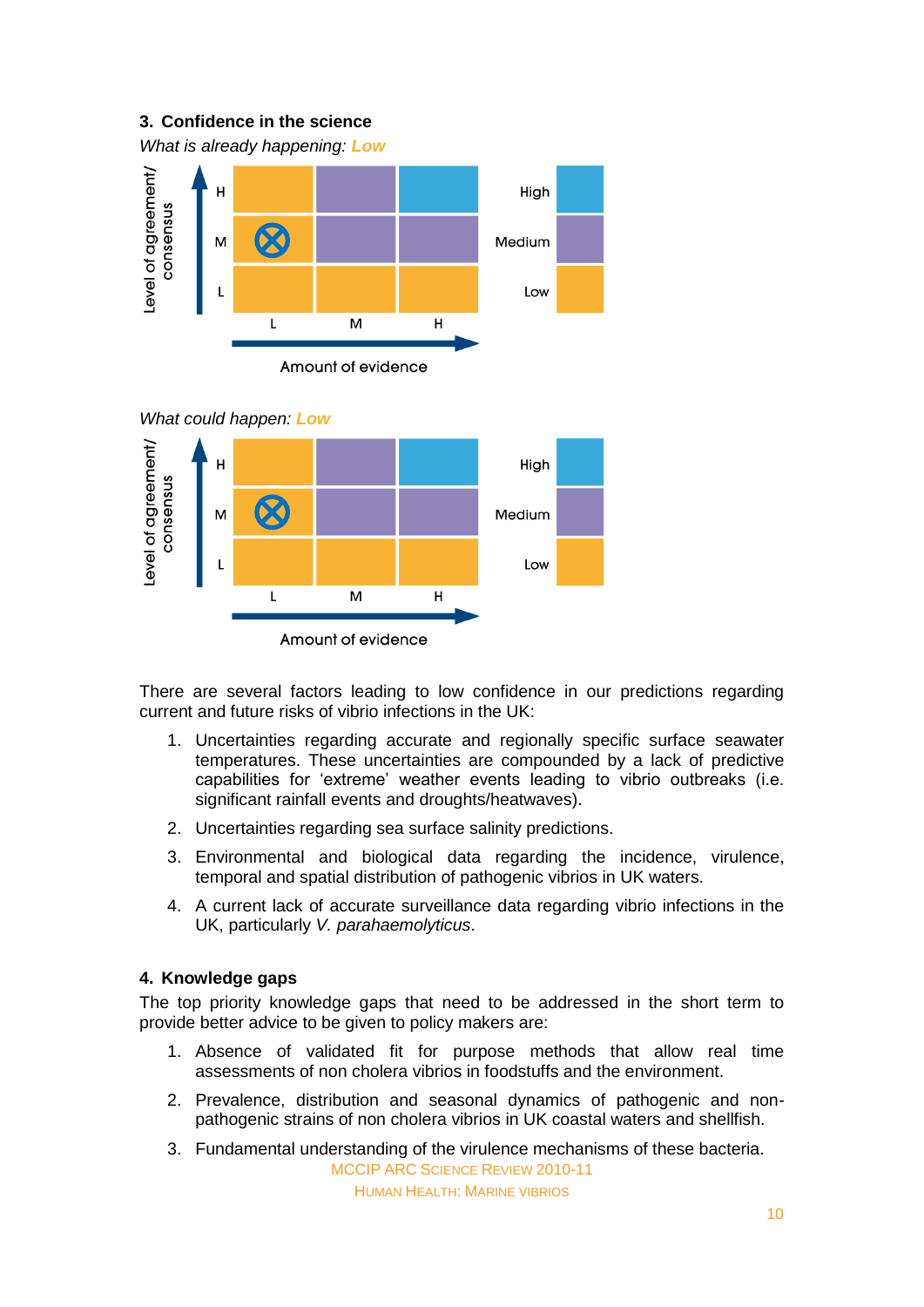4. Predictive modelling tools that enable identification of risk factors, such as early warning of plankton blooms etc, that enable management strategies to be implemented that mitigate risk.

## **5. Socio-economic impacts**

Recent estimates for UK landings of bivalve shellfish value the industry in the UK at approximately £200 million annually. The perceived health benefits in seafood consumption indicate that this trend will continue. It is likely that a substantial proportion of the demand for bivalve shellfish in the UK will be satisfied by aquaculture. Coastal areas suitable for bivalve aquaculture tend to be located in shallow, estuarine environments which may be subject to greater impacts from climate change (increased surface seawater temperature, salinity fluctuations) than oceanic regions. It is these environs that may favour proliferation of the potentially pathogenic bacteria *V. parahemolyticus* and *V. vulnificus*.

In the US, it is estimated that infections with vibrios increased by 47% between 1996 and 2005, almost all other agents of foodborne disease (bacterial, viral and parasitic) declined over the same period. The annual estimated dollar costs to the US in terms of medical expenses, lost wages and productivity range from \$6.5 to \$34.9 billion. In the UK there are an estimated 2 million cases of food poisoning annually (3,400 cases per 100,000 individuals). Current trends indicate that the relative contribution of non cholera vibrio infections to the overall burden of food borne illness in the UK will increase.

Additionally this phenomenon may be exacerbated by the greater numbers of susceptible individuals i.e. those presenting with the three major risk factors of advanced age, immuno-incompetence and underlying hepatic disease amongst the UK population.

# **6. References**

- Anon. (2001a). Opinion of the Scientific Committee on Veterinary Measures relating to public health on *Vibrio vulnificus* and *Vibrio parahaemolyticus.* European Commission, Geneva, Switzerland.
- Anon (2001b) Joint FAO/WHO Expert Consultation on Risk Assessment of Microbiological Hazards in Foods - Hazard identification, exposure assessment and hazard characterization of *Campylobacter* spp. in broiler chickens and *Vibrio* spp. in seafood. WHO/SDE/PHE/FOS/01.4. World Health Organisation, Geneva, Switzerland.
- Anon. (2005). Quantitative risk assessment on the public health impact of pathogenic *Vibrio parahaemolyticus* in raw oysters. FDA/CFSAN http://www.cfsan.fda.gov/
- Anon. (2006) Current issues in communicable disease report weekly. Available from: http//www.hpa.org.uk/
- Aznar, R., W. Ludwig, R. I. Amann, and K.-H. Schleifer (1994). Sequence determination of rRNA genes of pathogenic *Vibrio* species and whole-cell identification of *Vibrio vulnificus* with rRNA-targeted oligonucleotide probes. *Int. J. Syst. Bacteriol.*, **44**,330-337.
- Bauer, A., Ostensvik, O., Florvag, M., Ormen, O., and Rorvik, L.M. (2006) Occurrence of *Vibrio parahaemolyticus*, *V. cholerae*, and *V. vulnificus* in Norwegian Blue Mussels (*Mytilus edulis*). *Appl Environ Microbiol*, **72**, 3058–3061
- Baker-Austin, C., L. Stockley, R. Rangdale, and J. Martinez-Urtaza (2010) Environmental occurrence and clinical impact of *Vibrio vulnificus* and *Vibrio parahaemolyticus*: a European perspective. *Environmental Microbiology Reports*, **2**, 7-18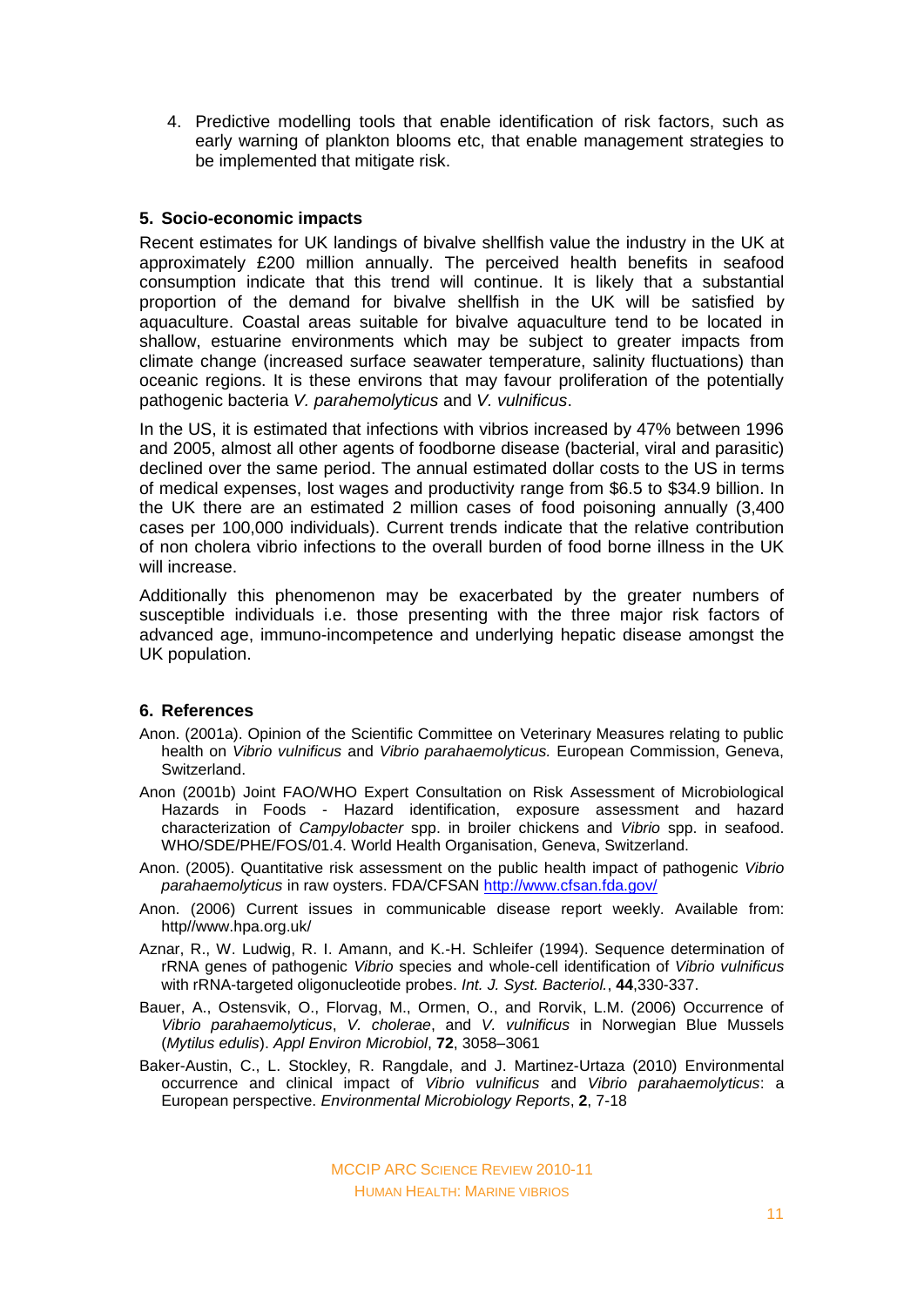- Bally, M. and J. Garrabou (2007) Thermodependent bacterial pathogens and mass mortalities in temperate benthic communities: a new case of emerging disease linked to climate change. *Glob. Change Biol.*, **13**, 2078-2088.
- Bentham, G. C., and I. H. Langford (1995) Climate change and the incidence of food poisoning in England and Wales, *International Journal Biometeorology*, **39**, No. 2, 81-86.
- Bisharat, N. and R. Raz (1996) Vibrio infection in Israel due to changes in fish marketing. *Lancet*, **348**, 1585–1586.
- Bisharat, N., Cohen, D.I., Harding, R.M., Falush, D., Crook, D.W., Peto, T. and Maiden, M.C. (2005) Hybrid *Vibrio vulnificus*. *Emerg Infect Dis,* **11**, 30–35.
- Bross, M.H., Soch, K., Morales, R., and Mitchell, R.B. (2007) *Vibrio vulnificus* infection: diagnosis and treatment. *Am Fam Physician,* **76**, 539–544.
- Caburlotto, G., Ghidini, V., Gennari, M., Tafi, M.C., and Lleo, M.M. (2008) Isolation of a *Vibrio parahaemolyticus* pandemic strain from a marine water sample obtained in the northern Adriatic. *Euro Surveill,* **13**, 8068.
- Centers for Disease Control and Prevention (CDC) (2005) Preliminary FoodNet data on the incidence of infection with pathogens transmitted commonly through food-10 states, United States, 2005. *MMWR Morb Mortal Wkly Rep*, **55**, 392–395.
- Chiou, C.-S., S.-Y. Hsu, S.-I. Chiu, T.-K. Wang, and C.-S. Chao (2000) *Vibrio parahaemolyticus* serovar O3:K6 as cause of unusually high incidence of food-borne disease outbreaks in Taiwan from 1996 to 1999. *J. Clin. Microbiol.*, **38**, 4621-4625.
- Cook, D.W., Bowers, J.C., DePaola, (2002) A.Density of total and pathogenic (tdh+) *Vibrio parahaemolyticus* in Atlantic and Gulf Coast molluscan shellfish at harvest. *Journal of Food Protection*, **65** (12), 1873-1880.
- Cook, D.W., O'Leary, P., Hunsucker, J.C., Sloan, E.M., Bowers, J.C., Blodgett, R.J., Depaola, A. (2002) *Vibrio vulnificus* and *Vibrio parahaemolyticus* in U.S. Retail shell oysters: A national survey from June 1998 to July 1999. *Journal of Food Protection*, **65** (1), 79-87.
- Dalsgaard, A., Frimodt-Møller, N., Bruun, B., Høi, L., and Larsen, J.L. (1996) Clinical manifestations and molecular epidemiology of *Vibrio vulnificus* infections in Denmark. *Eur J Clin Microbiol Infect Dis*, **15**, 227–232.
- DePaola, A., C. A. Kaysner, J. C. Bowers, and D. W. Cook (2000) Environmental investigations of *Vibrio parahaemolyticus* in oysters following outbreaks in Washington, Texas, and New York (1997 and 1998). *Appl. Environ. Microbiol*., **66**, 4649-4654.
- Department of Health/Health Protection Agency (2008) Health effects of climate change in the UK- An update of the Department of Health report 2001/2002.
- Di Pinto, A., Ciccarese, G., De Corato, R., Novello, L., and Terio, V. (2008) Detection of pathogenic *Vibrio parahaemolyticus* in southern Italian shellfish. *Food Control,* **19**, 1037– 1041.
- European Commission (2007) Adapting to Climate Change in Europe Options for EU Action. Green Paper from the Commission to the Council, the European Parliament, the European Economic and Social Committee and the Committee of the Regions, COM(2007)354 final, SEC(2007) 849. European Commission, Brussels. [www.eurlex.europa.eu/LexUriServ/site/en/com/2007/com2007\\_0354en01.pdf](http://www.eurlex.europa.eu/LexUriServ/site/en/com/2007/com2007_0354en01.pdf)
- European Commission (2001). Opinion of the Scientific Committee on Veterinary Measures relating to Public Health on *Vibrio vulnificus* and *Vibrio parahaemolyticus*.
- European Communities **(**2005) Commission Regulation (EC) No. 2073/2005 on microbiological criteria for foodstuffs. *Off. J. Eur. Communities* **L338**, 22.12.05 : 1-26
- Fouz, B., Larsen, J.L., and Amaro, C. (2006) *Vibrio vulnificus* serovar A: an emerging pathogen in European anguilliculture. *J Fish Dis*, **29**, 285–291
- Gonzalez-Escalona, N., Cachicas, V., Acevedo, C., Rioseco, M.L., Vergara, J.A., Cabello, F., Romero, J., et al. (2005) *Vibrio parahaemolyticus* diarrhea, Chile, 1998 and 2004. *Emerg Infect Dis*, **11**, 129–131.
- Gray, L.D., and Kreger, A.S. (1985) Purification and characterization of an extracellular cytolysin produced by *Vibrio vulnificus*. *Infect Immun*, **48**, 62–72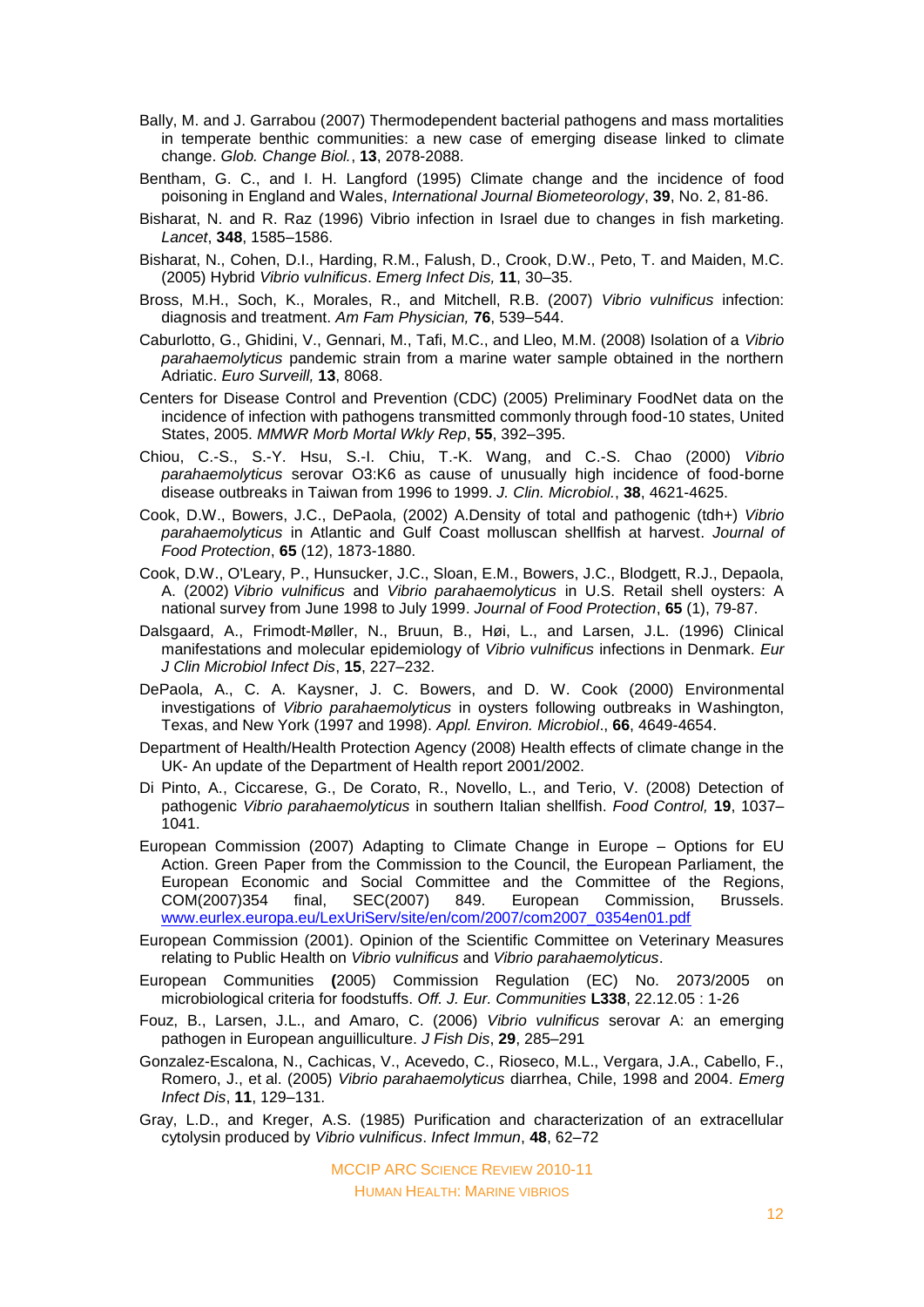- Gudmundsson E, Asche F, and Nielson M (2006) Revenue distribution through the seafood value chain. FAO technical paper 1019
- Gugliandolo, C., Carbone, M., Fera, M.T., Irrera, G.P., and Maugeri, T.L. (2005) Occurrence of potentially pathogenic Vibrios in the marine environment of the Straits of Messina (Italy). *Mar Poll Bull*, **50**, 692–697.
- Gulig, P.A., Bourdage, K.L., and Starks, A.M. (2005) Pathogenesis of *Vibrio vulnificus*. *J Microbiol*, **43**, 118–131
- Harvell, C.D., Kim, K., Burkholder, J.M., Colwell, R.R., Epstein, P.R., Grimes, D.J., *et al.* (1999) Emerging marine diseases – climate links and anthropogenic factors. *Science,* **285**, 1505–1510
- Hilton, T., Rosche, T., Froelich, B., Smith, B., and Oliver, J.D. (2006) Capsular polysaccharide phase variation in *Vibrio vulnificus*. *Appl Environ Microbiol,* **72**, 6986–6993
- Hiscock, K., A. Southward, I. Tittley, S. Hawkins (2004) Effects of changing temperature on benthic marine life in Britain and Ireland. *Aquatic Conservation: Marine and Freshwater Ecosystems*, **14**, 333-362.
- Hlady, G.A. and Klontz, K.C. (1996) The epidemiology of Vibrio infections in Florida, 1981– 1993. *J Infect Dis*, **173**, 1176–1183.
- Høi, L., Larsen, J.L., Dalsgaard, I., and Dalsgaard, A. (1998) Occurrence of *Vibrio vulnificus* biotypes in Danish marine environments. *Appl Environ Microbiol,* **64**, 7–13.
- Honda, T., Ni, Y., and Miwatani, T. (1988) Purification and characterization of a hemolysin produced by a clinical isolate of Kanagawa phenomenon-negative *Vibrio parahaemolyticus* and related to the thermostable direct hemolysin. *Infect Immun*, **56**, 961–965.
- Honda, T., and Lida, T. (1993) The pathogenicity of *Vibrio parahaemolyticus* and the role of the thermostable direct haemolysin and related haemolysins. *Rev Med Microbiol*, **4**, 106– 113.
- Hoyer, J., Engelmann, E., Liehr, R.M., Distler, A., Hahn, H., and Shimada, T. (1995) Septic shock due to *Vibrio vulnificus* serogroup 04 wound infection acquired from the Baltic Sea. *Eur J Clin Microbiol Infect Dis*, **14**, 1016–1018.
- Hooper, W.L., Barrow, G.I., and McNab, D.J.N. (1974) *Vibrio parahaemolyticus* food poisoning in Britain. *Lancet*, **7876**, 1100–1102.
- Hsieh, J.L., J.S. Fries, and R.T. Noble (2007) *Vibrio* and phytoplankton dynamics during the summer of 2004 in a eutrophying estuary. *Ecol. Applic*., **17**, S102-S109.
- Hulme M., Jenkins G. J., Lu X., Turnpenny J. R., Mitchell T. D., Jones R.G., Lowe J., Murphy J. M., Hassel D., Boorman P., McDonald R. and Hill S. (2002) Climate change scenarios for the UK: The UPCIP02 Scientific Report, Tyndall Centre for Climate Change Research, School of Environmental Sciences, University of East Anglia, Norwich UK pp120.
- Jeong, K.C., Jeong, H.S., Rhee, J.H., Lee, S.E., Chung, S.S., Starks, A.M., *et al*. (2000) Construction and phenotypic evaluation of a *Vibrio vulnificus* vvpE mutant for elastolytic protease. *Infect Immun*, **68**, 5096–5106.
- Jones, M.K., and Oliver, J.D. (2009) *Vibrio vulnificus*: disease and pathogenesis. *Infect Immun*, **77**, 1723–1733
- Johnson, A.R., Anderson, C.R., and Rodrick, G.E. (1988) A survey to determine the awareness of hazards related to raw seafood ingestion in at risk patient groups. In Proceedings of the 13th annual conference of the Tropical and Subtropical Fisheries Technology Society of the Americas. Gulf Shores, Alabama: Tropical and Subtropical Fisheries Technology Society of the Americas, October.
- Johnston, J.M., S.F. Becker, and L.M. McFarland. (1985) Gastroenteritis in patients with stool isolates of *Vibrio vulnificus* . *Am. J. Med*., **80**, 336-338.
- Joseph, S.W., Colwell, R.R., Kaper, J.B. (1982) *Vibrio parahaemolyticus* and related halophilic *Vibrios*. *Critical reviews in microbiology*, **10** (1), 77-124.
- Kaneko, T., and R. R. Colwell (1975) Incidence of *Vibrio parahaemolyticus* in Chesapeake *Bay. Appl. Microbiol.*, **30**, 251-257.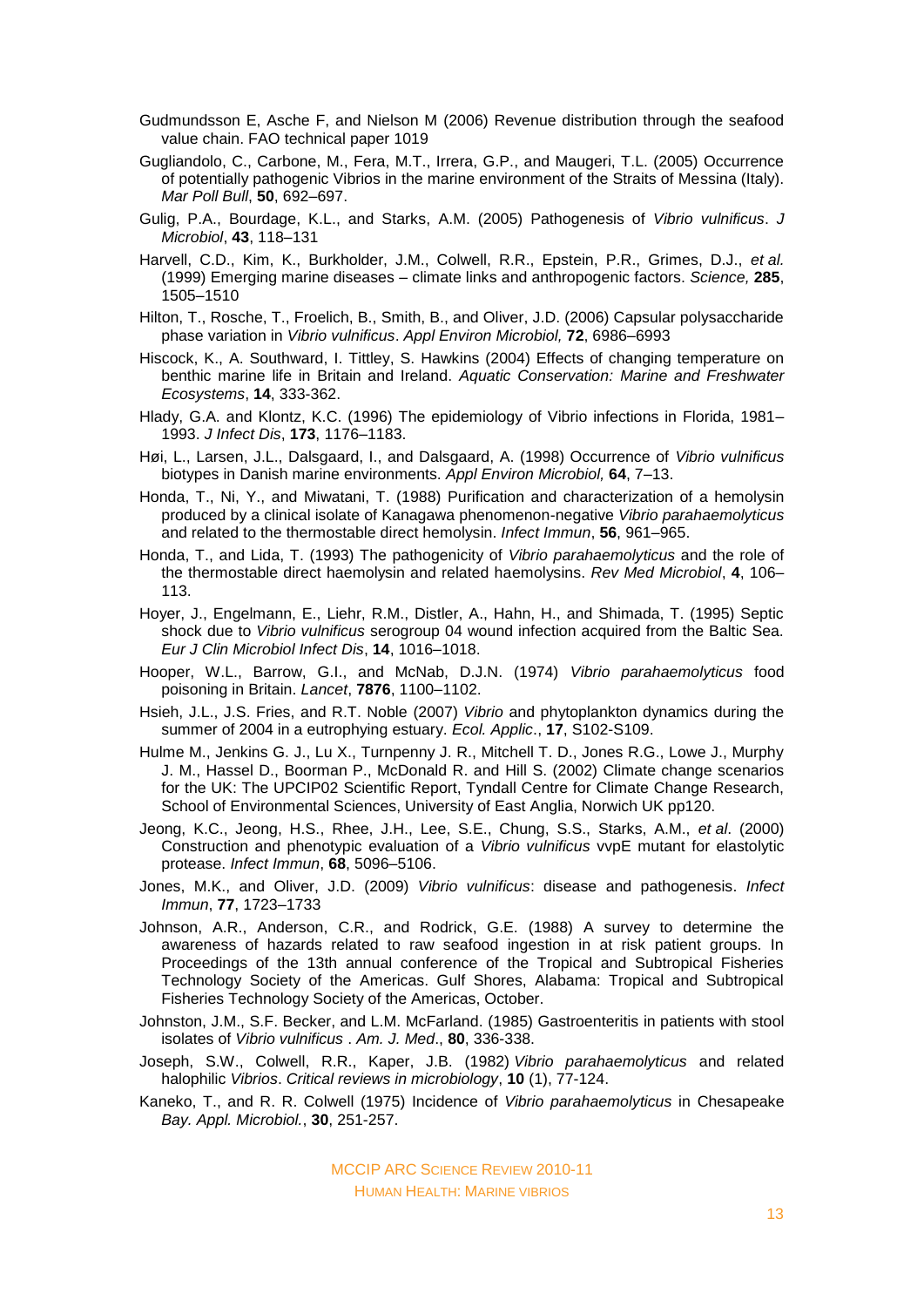- Kim, J.-S., Sung, M.-H., Kho, D.-H., Lee, J.K. (2005) Induction of manganese-containing superoxide dismutase is required for acid tolerance in Vibrio vulnificus *Journal of Bacteriology*, **187** (17), 5984-5995.
- Klontz, K.C., Lieb, S., Schriber, M., Janoswski, H.T., Baldy, L.M., and Gunn, R.A. (1988) Syndromes of *Vibrio vulnificus* infections. Clinical and epidemiologic features in Florida cases, 1981–1987. *Ann Intern Med,* **109**, 318–323
- Kothary, M.H., and Kreger, A.S. (1987) Purification and characterization of an elastolytic protease of *Vibrio vulnificus*. *J Gen Microbiol*, **133**, 1783–1791.
- Kuhn K, Campbell-Lendrum D, Haines A, and J. Cox (2005) Using climate to predict infectious disease epidemics. Geneva: World Health Organization. [www.who.int/globalchange/ publications/infectdiseases/en/index.html.](http://www.who.int/globalchange/%20publications/infectdiseases/en/index.html)
- Lees D. N. (2000) Viruses and bivalve shellfish. *International Journal of Food Microbiology*, **59**, 81-116
- Lemoine, T., P. Germanetto, and P. Giraud (1999) Toxi-infection alimentaire collective a *Vibrio parahaemolyticus. Bulletin Epidémiologique Hebdomadaire*, **10,** 37-38
- Loutan, L. (1997) Vaccination of the immunocompromised patient. *Biologicals,* **25**, 231-236.
- Lowe, J. A., Howard, T. P., Pardaens, A., Tinker, J., Holt, J., Wakelin, S., Milne, G., Leake, J., Wolf, J., Horsburgh, K., Reeder, T., Jenkins, G., Ridley, J., Dye, S., Bradley, S. (2009) UK Climate Projections science report: Marine and coastal projections. Met Office Hadley Centre, Exeter, UK.
- Lozano-León, A., Torres, J., Osorio, C.R., and Martínez-Urtaza, J. (2003) Identification of tdhpositive *Vibrio parahaemolyticus* from an outbreak associated with raw oyster consumption in Spain. *FEMS Microbiol Lett*, **226**, 281–284
- Marsh, M.M and J.M. Gross, Jr. (2001) Environmental Geography: Science, Land Use and Earth Systems. 2nd ed. New York: John Wiley and Sons.
- Martinez-Urtaza, J., Lozano-Leon, A., Varela-Pet, J., Triñanes, J., Pazos, Y., and Garcia-Martin, O. (2008) Environmental determinants of the occurrence and distribution of *Vibrio parahaemolyticus* in the rias of Galicia, Spain. *Appl Environ Microbiol,* **74**, 265–274.
- McLaughlin, J.B., DePaola, A., Bopp, C.A., Martinek, K.A., Napolilli, N.P., Allison, C.G., *et al.* (2005) Outbreak of *Vibrio parahaemolyticus* gastroenteritis associated with Alaskan oysters. *N Engl J Med*, **353**, 1463–1470.
- Mead, P.S., Slutsker, L., Dietz, V., McCaig, L.F., Bresee, J.S., Shapiro, C., *et al.* (1999) Foodrelated illness and death in the United States. *Emerg Infect Dis*, **5**, 607–625.
- Mertens, A., Nagler, J., Hansen, W., and Gepts-Friedenreich, E. (1979) Halophilic, lactosepositive Vibrio in a case of fatal septicemia. *J Clin Microbiol,* **9**, 233–235.
- Melhus, A., Holmdahl, T., and Tiernberg, I. (1995) First documented case of bacteremia with *Vibrio vulnificus* in Sweden. *Scand J Infect Dis*, **27**, 81–82.
- Martinez-Urtaza, J., Simental, L., Velasco, D., DePaola, A., Ishibashi, M., Nakaguchi, Y., et al. (2005) Pandemic *Vibrio parahaemolyticus* O3:K6, Europe [6]. *Emerg Infect Dis*, **11**, 1319– 1320.
- Miyamoto, Y., Kato, T., Obara, Y., Akiyama, S., Takizawa, K., Yamai, S. (1969) In vitro hemolytic characteristic of *Vibrio parahaemolyticus*: its close correlation with human pathogenicity. *Journal of Bacteriology*, **100** (2), pp. 1147-1149.
- Molero, X., Bartolome, R.M., Vinuesa, T., Guarner, L., Accarino, A., Casellas, F., *et al.* (1989) Acute *Vibrio parahaemolyticus* gastroenteritis in Spain: report of 8 cases. *Med Clin (Barcelona)* **92**: 1–4.
- Motes, M.L. DePaola, A. Cook, D.W. Veazey, J.E. Hunsucker, J.C. Garthright, W.E. Blodgett, R.J. and Chirtel, S.J. (1998) Influence of Water Temperature and Salinity on *Vibrio vulnificus* in Northern Gulf and Atlantic Coast Oysters (*Crassostrea virginica*). *Applied and Environmental Microbiology.* **64** (4). 1459-1465.
- Ottaviani, D., Leoni, F., Rocchegiani, E., Santarelli, S., Canonico, C., Masini, L., *et al*. (2008) First clinical report of pandemic *Vibrio parahaemolyticus* O3:K6 infection in Italy. *J Clin Microbiol*, **46**, 2144–2145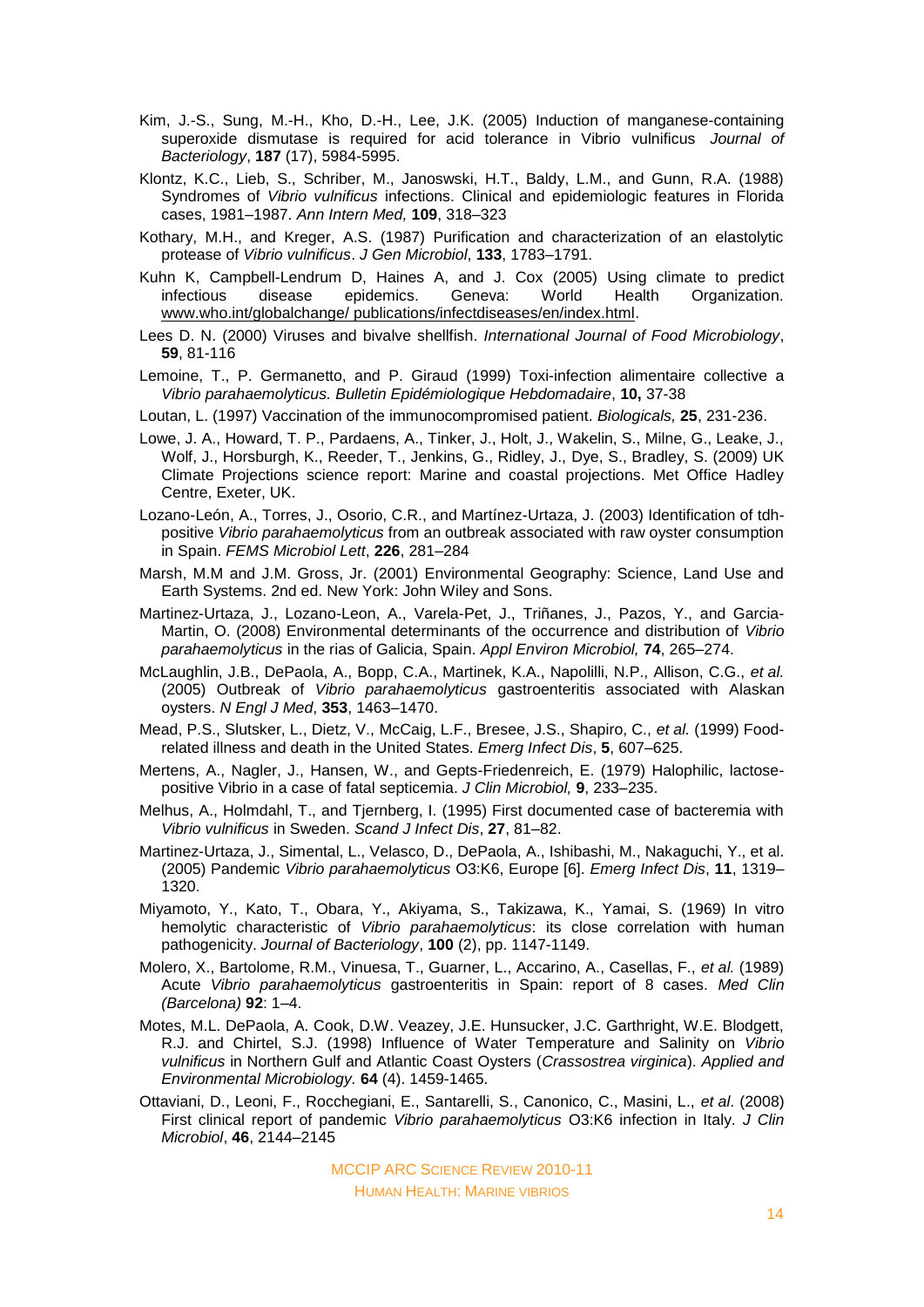- Nilsson, W. B., R. N. Paranjype, A. DePaola, and M. S. Strom (2003) Sequence polymorphism of the 16S rRNA gene of *Vibrio vulnificus* is a possible indicator of strain virulence. *J. Clin. Microbiol.*, **41**,442-446.
- Normanno, G., Parisi, A., Addante, N., Quaglia, N.C., Dambrosio, A., Montagna, C., and Chiocco, D. (2006) *Vibrio parahaemolyticus*, *Vibrio vulnificus* and microorganisms of fecal origin in mussels (*Mytilus galloprovincialis*) sold in the Puglia region (Italy). *Int J Food Microbiol.*, **106**, 219–222.
- Oliver, J. D., and J. Kaper (2005) *Vibrio vulnificus*. In: Oceans and Health: Pathogens in the Marine Environment. (Belken SS, Colwell RR, editors), 2nd ed., Springer Science.
- Oliver, J.D., and Kaper, J. (2007) Vibrio species. In Food Microbiology: Fundamentals and Frontiers, 3rd edn. Doyle, M.P., Beuchat, L.R., and Montville, T.J. (eds). Washington, DC, USA: American 271 Society of Microbiology, 343–379.
- Okuda, J., Ishibashi, M., Hayakawa, E., Nishino, T., Takeda, Y., Mukhopadhyay, A.K., *et al*. (1997) Emergence of a unique O3:K6 clone of *Vibrio parahaemolyticus* in Calcutta, India, and isolation of strains from the same clonal group from Southeast Asian travellers arriving in Japan. *J Clin Microbiol*, **35**, 3150–3155.
- Park, K.S., Ono, T., Rokuda, M., Jang, M.H., Iida, T., and Honda, T. (2004) Cytotoxicity and enterotoxicity of the thermostable direct hemolysin-deletion mutants of *Vibrio parahaemolyticus*. *Microbiol Immunol,* **48**, 313–318.
- Park, N.Y., Lee, J.H., Kim, M.W., Jeong, H.G., Lee, B.C., Kim, T.S., and Choi, S.H. (2006) Identification of the *Vibrio vulnificus* wbpP gene and evaluation of its role in virulence. *Infect Immun*, **74**, 721–728
- Partridge, D.G., Townsend, R., Larkin, S., and Parsons, H.K. (2009) *Vibrio vulnificus*: an unusual mode of acquisition and novel use of rapid susceptibility testing. *J Clin Pathol,* **62**, 370–372.
- Paz, S., Bisharat, N., Paz, E., Kidar, O., and Cohen, D. (2007) Climate change and the emergence of *Vibrio vulnificus* disease in Israel. *Environ Res,* **103**, 390–396.
- Rippey, S. R. (1994). Infectious diseases associated with molluscan shellfish consumption. *Clin. Microbiol. Rev.*, **7**, 419–425.
- Ripabelli, G., Sammarco, M.L., Grasso, G.M., Fanelli, I., Caprioli, A., and Luzzi, I. (1999) Occurrence of Vibrio and other pathogenic bacteria in *Mytilus galloprovincialis* (mussels) harvested from Adriatic Sea, Italy. *Int J Food Microbiol,* **49**, 43–48
- Rosche, T.M., Yano, Y., and Oliver, J.D. (2005) A rapid and simple PCR analysis indicates there are two subgroups of *Vibrio vulnificus* which correlate with clinical or environmental isolation. *Microbiol Immunol*, **49**, 381–389.
- Shapiro, R. L., S. Altekruse, L. Hutwagner, R. Bishop, R. Hammond, S. Wilson, B. Ray, S. Thompson, R. V. Tauxe, and P. M. Griffin (1998) The role of Gulf Coast oysters harvested in warmer months in Vibrio vulnificus infections in the United States, 1988-1996. *Journal of Infectious Diseases*, **178** (3), pp. 752-759.
- Su, Y.-C., Liu, C. (2007) *Vibrio parahaemolyticus*: A concern of seafood safety. *Food Microbiology*, **24** (6), pp. 549-558.
- Tantillo, G.M., Fontanarosa, M., Di Pinto, A., and Musti, M. (2004) Updated perspectives on emerging Vibrios associated with human infections. *Lett Appl Microbiol,* **39**, 117–126.
- Testa, J., Daniel, L.W., and Kreger, A.S. (1984) Extracellular phospholipase A2 and lysophospholipase produced by *Vibrio vulnificus*. *Infect Immun,* **45,** 458–463
- Theede, K., Pfeiffer, P., and Skovbjerg, H. (2008) Septic shock after exposure to *Vibrio vulnificus*. *Ugeskrift for Laeger*, **170**, 1849.
- Turner, J.W., Good, B., Cole, D., Lipp, E.K.(2009) Plankton composition and environmental factors contribute to Vibrio seasonality. **ISME Journal**, **3** (9), pp. 1082-1092.
- UN World Population Prospects (2002 Revision) and Eurostat 2004 Demographic Projections (Baseline scenario)